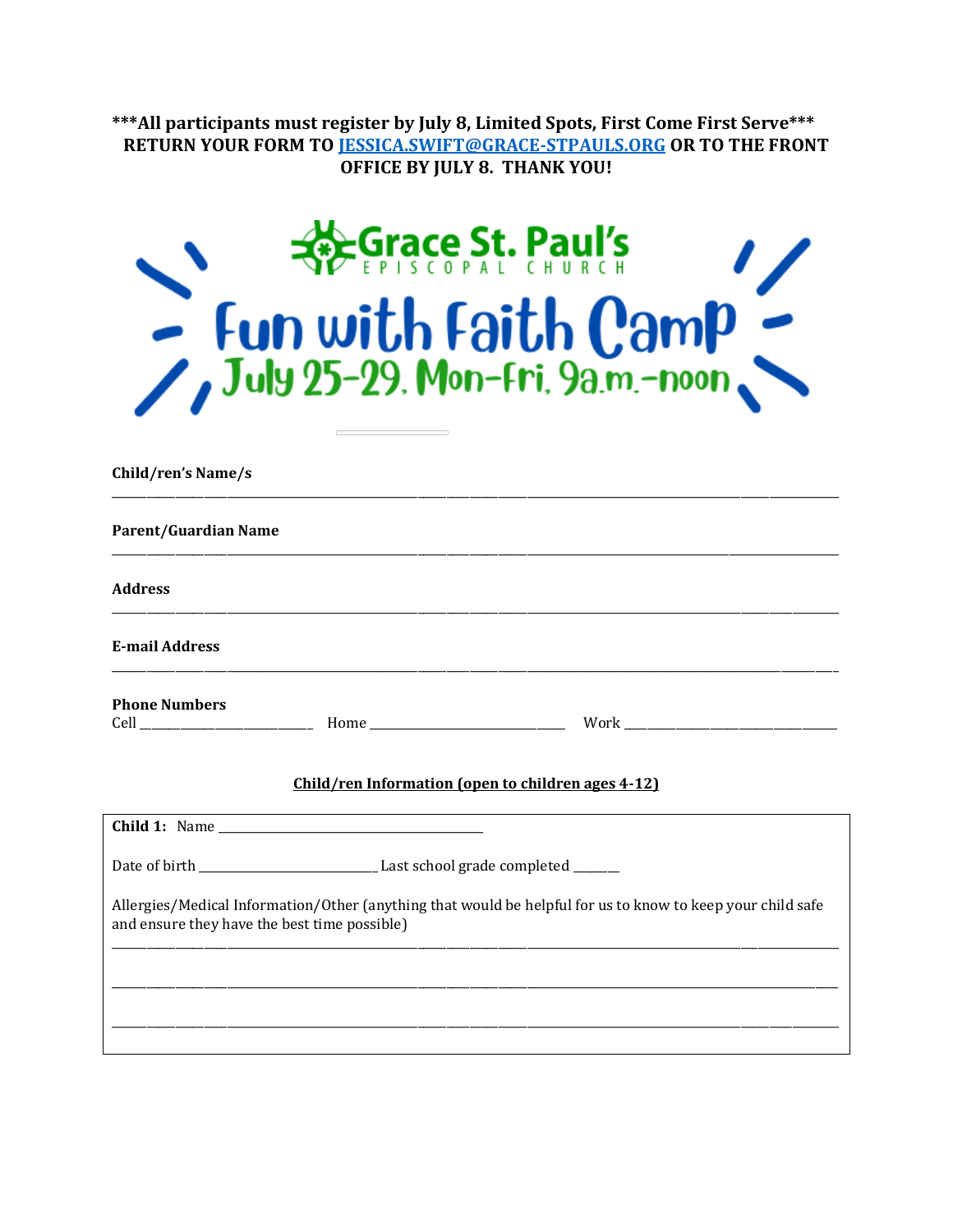| Date of birth __________________________________Last school grade completed _______                                                                        |  |
|------------------------------------------------------------------------------------------------------------------------------------------------------------|--|
| Allergies/Medical Information/Other (anything that would be helpful for us to know to keep your child safe<br>and ensure they have the best time possible) |  |
|                                                                                                                                                            |  |
|                                                                                                                                                            |  |
|                                                                                                                                                            |  |
|                                                                                                                                                            |  |
| Date of birth _________________________________Last school grade completed _______                                                                         |  |
| Allergies/Medical Information/Other (anything that would be helpful for us to know to keep your child safe<br>and ensure they have the best time possible) |  |
|                                                                                                                                                            |  |
|                                                                                                                                                            |  |
|                                                                                                                                                            |  |
|                                                                                                                                                            |  |
| Date of birth __________________________________Last school grade completed ________                                                                       |  |
| Allergies/Medical Information/Other (anything that would be helpful for us to know to keep your child safe<br>and ensure they have the best time possible) |  |
|                                                                                                                                                            |  |
|                                                                                                                                                            |  |
|                                                                                                                                                            |  |
| <b>Emergency Contacts</b>                                                                                                                                  |  |
|                                                                                                                                                            |  |
|                                                                                                                                                            |  |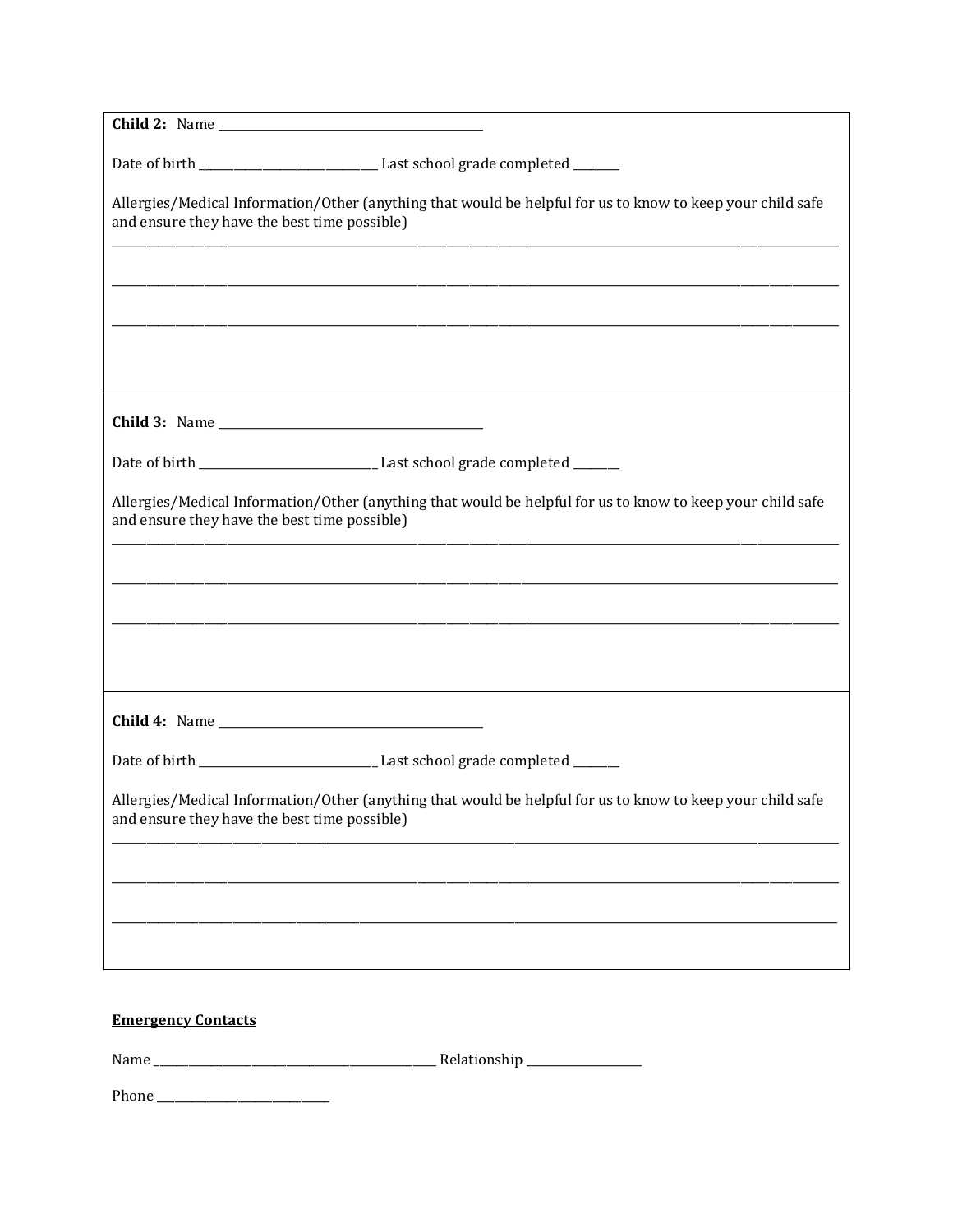| <b>Dismissal Information:</b>                             |  |
|-----------------------------------------------------------|--|
| Name(s) of person(s) who may pick up this child from Camp |  |
| (name)                                                    |  |
| (name)                                                    |  |

Camp is a transformational experience. You, as parents/guardians, are welcome to join us for camp and participate with your child in this wonderful time of building community and spreading love, although you are not required to attend with your child.

 $\Box$  I will NOT attend with my child every day.

 $\Box$  I WILL attend with my child every day.

 $\Box$  Someone else will attend with my child every day.

*(leave this part blank if you are not attending) Name: \_\_\_\_\_\_\_\_\_\_\_\_\_\_\_\_\_\_\_\_\_\_\_\_\_\_\_\_\_\_ Relationship: \_\_\_\_\_\_\_\_\_\_\_\_\_\_\_\_\_\_\_\_\_\_\_\_ Phone:* 

*Any medical needed to know for adult attending (for safety purposes, i.e. allergies, etc):* 

*\_\_\_\_\_\_\_\_\_\_\_\_\_\_\_\_\_\_\_\_\_\_\_\_\_\_\_\_\_\_\_\_\_\_\_\_\_\_\_\_\_\_\_\_\_\_\_\_\_\_\_\_\_\_\_\_\_\_\_\_\_\_*\_\_\_\_\_\_\_\_\_\_\_\_\_\_\_\_\_\_\_\_\_\_\_\_\_\_\_\_\_\_\_\_\_\_\_\_\_\_\_\_\_\_\_

## *Parent/Guardian and Participant agreement:*

I understand that my child/ren will be working with volunteers at Grace St. Paul's. All participants are expected to listen to volunteers, follow safety guidelines, not engage in violent speech or behavior, and to be respectful of themselves and others while at Camp. My child/ren understand that they are expected to follow the guidelines set out by the leaders of Camp.

Parent/Guardian NAME SIGNATURE SIGNATURE